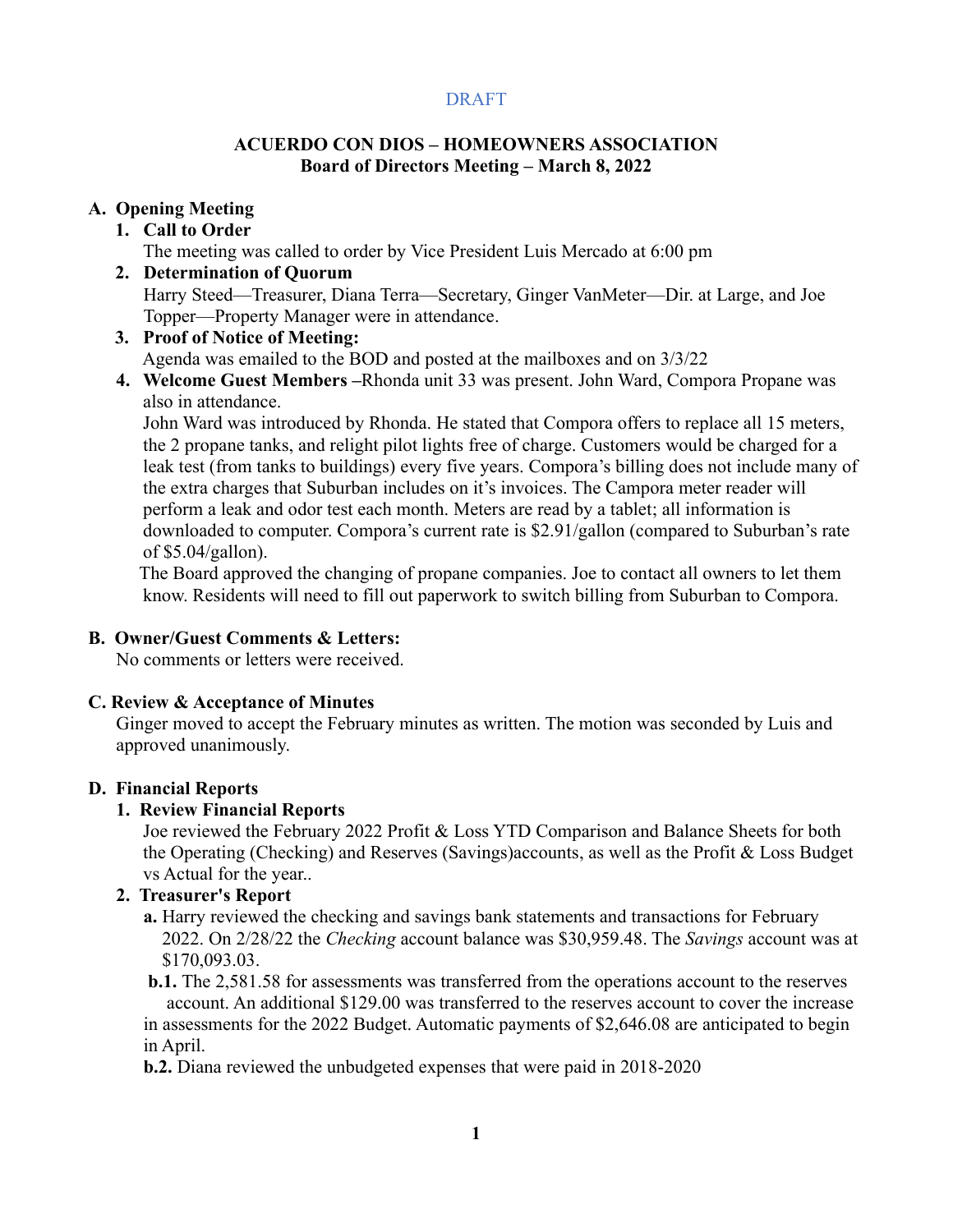### DRAFT

#### *Financial records are available for membership to review by appointment* **E. Reserves Study Recommendations 2017-19**

- **1. Paint rails and window trim** --(Casey) Postponed until Spring
- **2. Repair/Paint trim/facia (**Tony Jacobs) Pending Tony's schedule
- **3. Concrete tile and roof repairs** (Tony Jacobs) Pending Tony's schedule

## **….. 4.Tree Trim/Removal**

Completed

## **…..5. Outdoor Furniture (Pool Area)**

Chana Creek is offering 3 chaise lounges and 3 deck chairs for \$200.00. Luis moves to purchase used pool furniture from China Creek. Ginger seconded the motion which carried unanimously.

## **F. Maintenance Grounds/Common Area Review**

 **1. Landscape**

No issues

 **2. Pool**

No issues

 **3. Exterior Lights** No new issues

# **4. MPUD**/ **Discrepancies**

Monthly invoices came to \$3,535.61. Meter 54 continues to run high. Harry observed all meters and found that meter 54 was running constantly. He found that when the water was turned off at Unit 29, the meter did not turn as much. Harry spoke to owner of the unit, and it was reported that there was a broken angle stop on a toilet cutoff valve. The owner was asked to turn the water off when he was not in residence until the valve is repaired.

# **G. Old Business**

# **1. Carport Brackets** (Bill/Harry)

Joe is calling roofing companies for bids to remove the current tile and replace the roof with composite sheeting

## **2. Units in need of repair**

- **a. Unit 33** Fence repairs on Casey's list. Escrow repairs on Tony Jacob's list.
- **b. Unit 27** Joe to ask Tony Jacobs for estimate
- **d. Unit 28** completed

# **3. Hose Bibb leaks**

Unit 30 – capped. Hose bib on unit 12 was replaced

# **4. Water Pressure Regulators (sub water usage meters, bypass copper piping)**

Still waiting for bid from William Smith. Harry spoke to Damon and asked him for an estimate as well.

# **…..5. Fire Defensible Space Inspection Preparation**

Nothing new

# **6. Lighting at the back of lot**

New light installed at the end of the parking lot